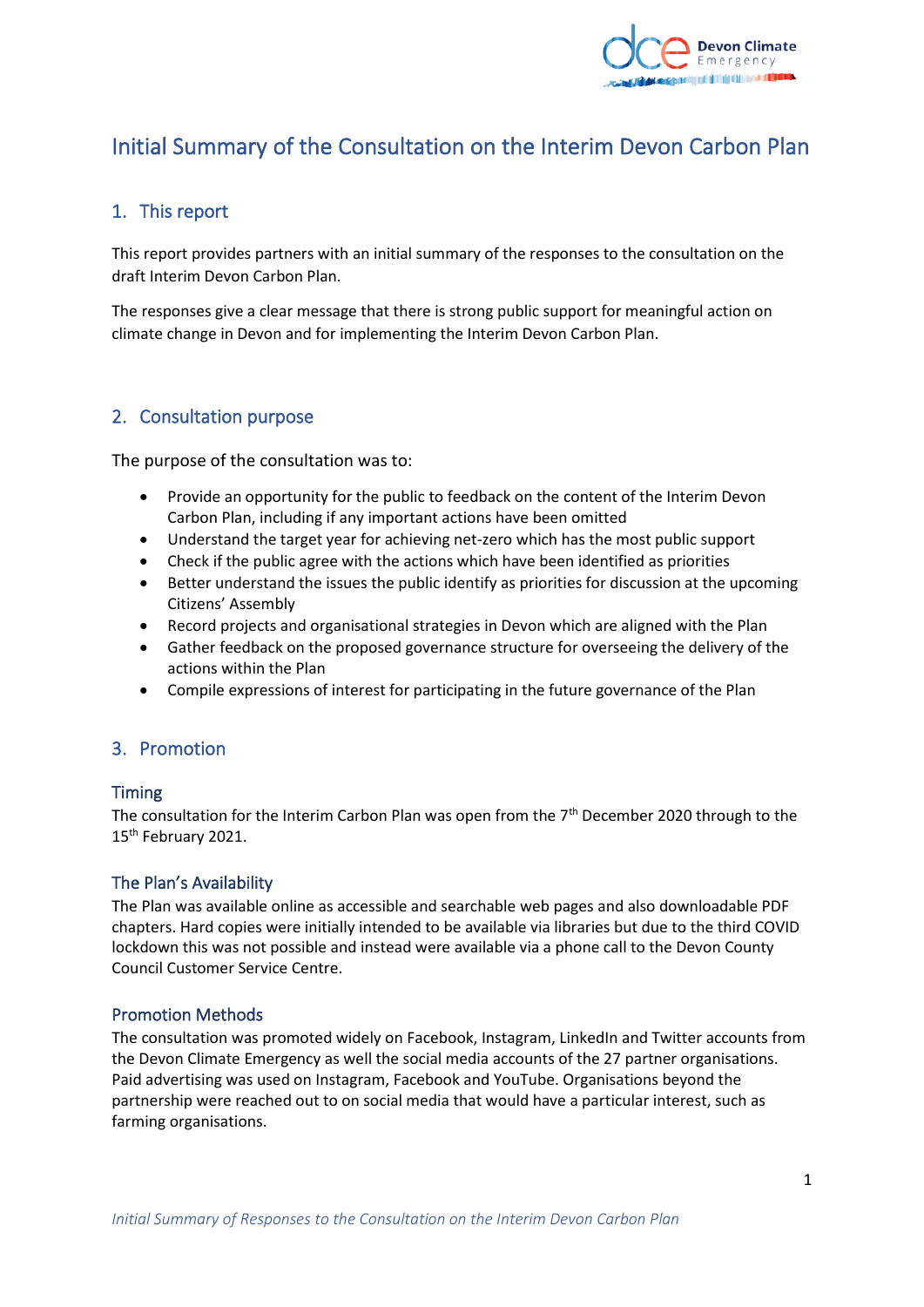

The opportunity was marketed in partner newsletters and news releases were issued. Every town and parish council and secondary school received a hard copy set of posters to display in their communities as they felt appropriate.

A series of nine webinars targeted on each of the themes of the Plan as well as different audiences (members, individuals, organisations and communities) ran throughout the consultation period. Attendance at each of these ranged from 50 to over 100. Recordings are [available online.](https://www.devonclimateemergency.org.uk/interim-devon-carbon-plan-webinar-series/)

#### The Questionnaires

Initially, respondents were asked to complete an online questionnaire which was designed to allow a quick or a long response depending upon the appetite of the respondent. We received feedback that the questionnaire was not easy to navigate and so this was changed to two separate questionnaires - one that took 45 minutes and one that took 10 minutes to complete. Offline audiences that had requested a hard copy of the Plan were posted a hard copy of the questionnaire also with a Freepost return envelope.

#### Adaptation

The final weeks of the public engagement strategy was monitored and adjusted in response to evidence about who and how people were being reached. Younger audiences were underrepresented despite targeted paid adverts on YouTube and Instagram, and an attempt at TikTok content. We reached out to social media influencers, Fridays for Future, the Devon Youth Parliament and the Devon Explorer Scouts Facebook group to help with engagement.

The urban areas of Plymouth and Torbay were underrepresented in the submissions during the campaign and so paid advertising on social media targeting residents of these areas with bespoke messaging was implemented.

To help with social media promotion and to enable people to understand the main objectives of the Plan quickly, an 'Eight Point Plan' reflecting was developed to engage social media audiences through a short video.

## 4. Responses received

#### How many?

There were 1,321 responses, which is more than the number of responses to the Public Call for Evidence in autumn 2019 (893 responses).

The responses were received in the following ways:

- o 531 responses to the 45-minute questionnaire
- o 723 responses to the 10-minute questionnaire
- o 63 responses by email
- o 5 responses via the paper version

We know from website analytics that 20% of people who landed on the webpage for the 45-minute questionnaire completed it, and 40% of people who landed on the webpage for the 10-minute questionnaire completed it. This is an excellent 'conversion rate' – anything above 5% is generally considered very successful from marketing campaigns.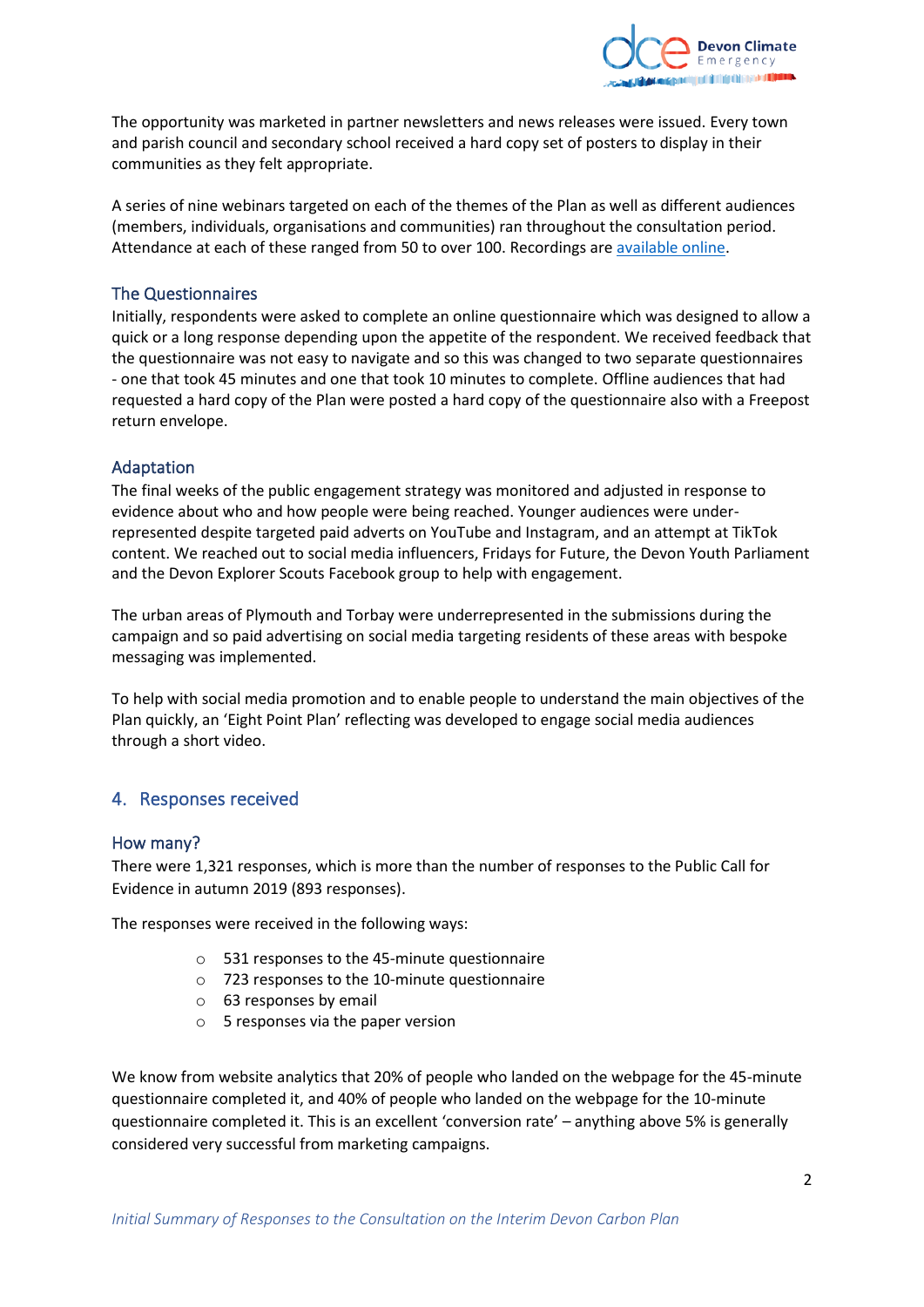

# Who from?

Responses were received from individuals and a variety of organisation types and sizes. Organisations which responded include:

- Political parties
- Councils including County, District and Town and Parish
- A range of environmental groups, both place-based e.g. Sustainable Crediton and issue based, e.g. Exeter Cycling Campaign
- Professional bodies
- Businesses
- Educational institutions

The most responses were received from individuals over 65+ (32%), see Figure 1. Younger age groups were underrepresented despite the targeted, paid social media advertising to these age groups.



*Figure 1. Pie chart showing the proportion of responses from each age group*

Female respondents slightly outnumbered males in all age categories, except 65+. Overall, 51% of respondents were female, 44% male and the remainder 'other' or 'preferred not to say'. The slightly higher percentage of female respondents is reflective of Devon's population as a whole.

## Where from?

Responses were received from all local authority areas in Devon. Most areas submitted a similar proportion of the total responses that would be expected in relation to their population size, however some areas were under-represented in comparison to their population size, particularly Plymouth. South Hams, Teignbridge and Dartmoor had higher response rates than would be expected based on their population. See Table 1.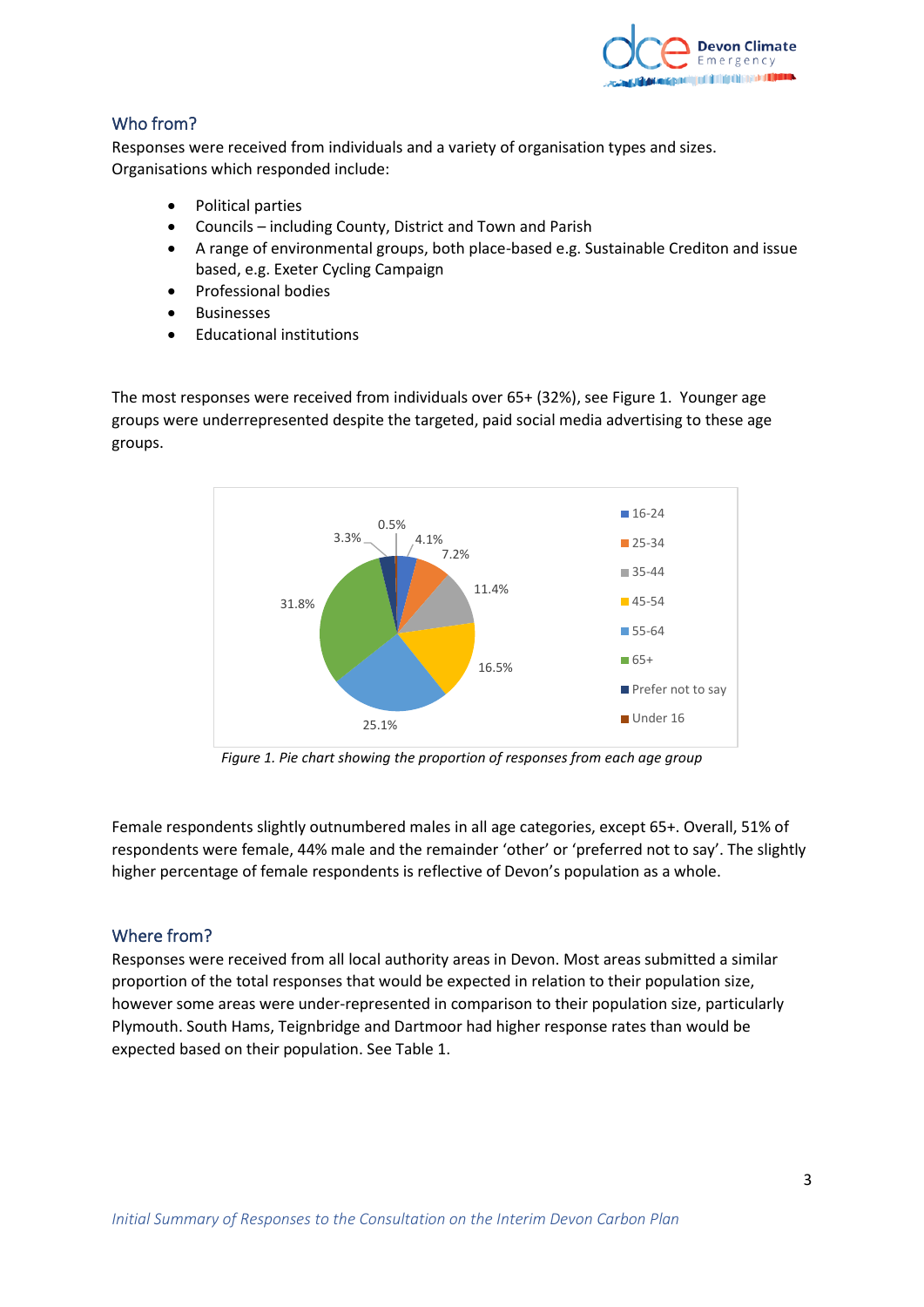

| <b>District, Unitary and</b><br><b>National Park</b><br><b>Authority</b> | m<br><b>ast</b><br>Devon | Exeter | Mild<br>Devon | North<br>Devon | Plymouth | South<br>Hams | Teignbridge | Torbay | Torridge | <b>West</b><br>Devon | Dartmoor | Exmoor |
|--------------------------------------------------------------------------|--------------------------|--------|---------------|----------------|----------|---------------|-------------|--------|----------|----------------------|----------|--------|
| % of Total<br>Population                                                 | 12%                      | 11%    | 7%            | 8%             | 21%      | 7%            | 11%         | 11%    | 6%       | 5%                   | 3%       | 1%     |
| <b>Count of responses</b><br>by area                                     | 109                      | 128    | 95            | 124            | 59       | 151           | 199         | 113    | 90       | 92                   | 106      | 24     |
| Percentage of<br>responses by area                                       | 9%                       | 10%    | 8%            | 10%            | 5%       | 20%           | 16%         | 9%     | 7%       | 7%                   | 9%       | 2%     |

*Table 1. Responses to the question: In which area of Devon do you live or is your organisation based?*

# 5. Overall support for the plan

Seventy-six percent of respondents "broadly support the plan". Broad support for the plan was consistent across age groups and the area of Devon respondents were based in (Table 2).

| <b>Response options</b>                      | <b>Response Percentage</b> |
|----------------------------------------------|----------------------------|
| I broadly support the plan                   | 76 %                       |
| I don't support the plan                     | 6%                         |
| I support some of the actions but not others | 18%                        |

*Table 2. What is your overall view of the Interim Devon Carbon Plan?*

Some respondents were concerned by the length of the consultation document which will have deterred some people from engaging with it, whilst others commented they were pleased with how comprehensive it is.

# 6. Date for achieving net-zero

The public wish to see Devon become net-zero as soon as possible: 51% of respondents supported 2030 as the date to achieve net-zero. The comments received alongside these answers reflect that the public recognise that achieving net-zero by 2030 will be highly challenging, but that they see the urgency of responding to climate change (Table 3).

| <b>Net-Zero Year</b> | <b>Response Percentage</b> |
|----------------------|----------------------------|
| 2025                 | 1 %                        |
| 2030                 | 51%                        |
| 2035                 | 1%                         |
| 2040                 | 26%                        |
| 2050                 | 13%                        |
| Other                | 9%                         |

*Table 3. Dates supported for reaching net-zero*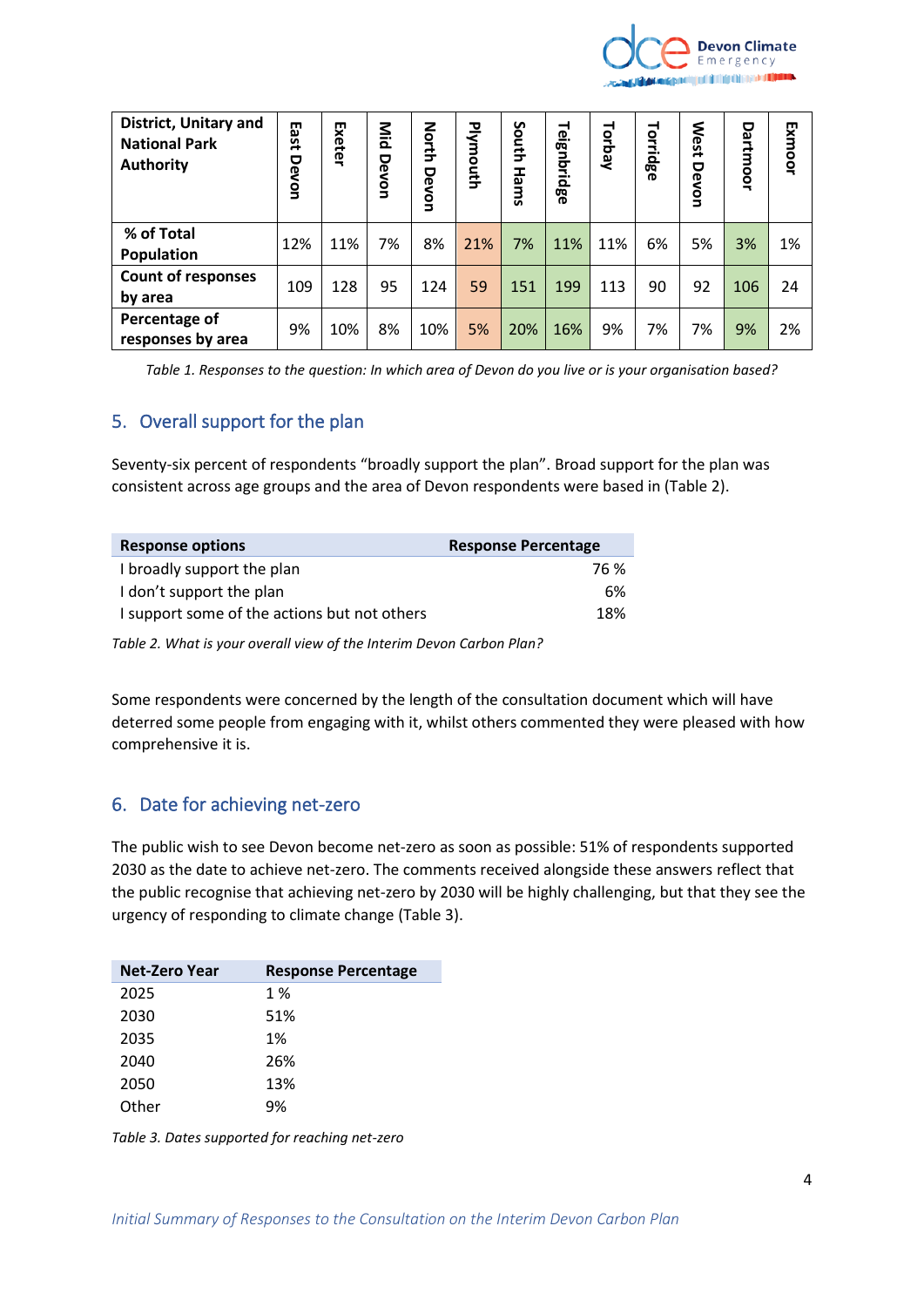

# 7. Issues for the Citizens' Assembly

The draft Interim Devon Carbon Plan proposed six controversial issues for potential deliberation at the Citizens' Assembly later in 2021. The consultation asked respondents which three issues they would prioritise if the Assembly does not have time to deliberate all six.

Remarkably there was a fairly even spread of responses to which issues should be prioritised. The issue of ruminant livestock related emissions and diet was most often chosen as a priority, but only marginally (Table 4).

| <b>Issue for the Citizens' Assembly</b>                                                                                                                                               | Percentage of responses that<br>would prioritise this issue |
|---------------------------------------------------------------------------------------------------------------------------------------------------------------------------------------|-------------------------------------------------------------|
| How should Devon's landscapes evolve in ways that positively<br>support achieving net-zero and that are beneficial to their special<br>qualities?                                     | 17%                                                         |
| The Committee on Climate Change scenarios for achieving net-zero<br>require a 20% reduction in beef, lamb and dairy<br>consumption nationally. What does this mean for Devon?         | 18%                                                         |
| What is the role of reducing road capacity in reducing traffic, and is<br>it appropriate for Devon?                                                                                   | 17%                                                         |
| To what extent should financial incentives and legislation be<br>used to accelerate the retrofitting of buildings with energy<br>efficiency and renewable energy technologies?        | 16%                                                         |
| What is the role of onshore wind energy in the Devon Renewable<br>Energy Strategy? How can tensions between the support for<br>onshore wind energy in theory and practice be reduced? | 16%                                                         |
| To what extent would the use of financial mechanisms be<br>acceptable to Devon's citizens to help discourage activities that<br>generate emissions and to fund emissions reduction?   | 16%                                                         |

*Table 4. Which three issues would you prioritise for the Citizens' Assembly to deliberate?*

Respondents were also able to indicate if they believed an action is controversial enough to warrant discussion at the Citizens' Assembly. Whilst no single action received a significant number of responses, the following actions were most often raised as needing to go to the assembly (the number in brackets indicates the number of respondents who said it should go to the assembly):

> • Consider the potential role and feasibility of a hydrogen industrial cluster based around port and fuel storage facilities. (59)